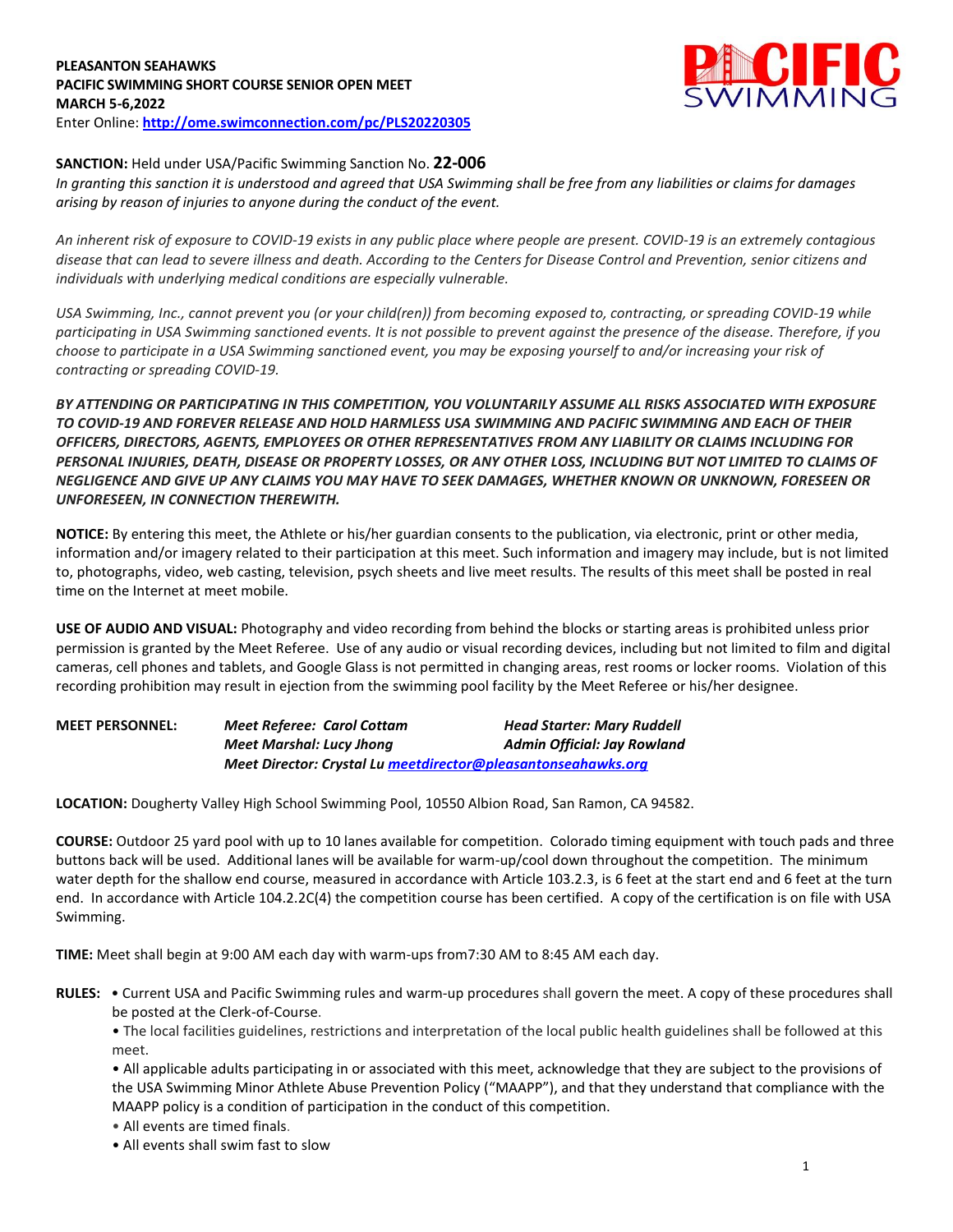- Athletes may compete in a maximum of four (4) events per day.
- If local conditions warrant it, the Meet Referee, with the concurrence of the Meet Director, may require a mandatory
- scratch down. Immediate cash refunds shall be made for any mandatory scratches.
- All Coaches and Officials shall wear their USA Swimming membership cards in a visible manner.

**ATTENTION HIGH SCHOOL ATHLETES:** High School Athletes in season need to be Unattached from this meet. It is the Athlete's responsibility to be Unattached from this meet. Athletes can un-attach at the meet if necessary. This does not apply to Athletes swimming under the rules of the Nevada Interscholastic Activities Association (NIAA).

**UNACCOMPANIED ATHLETES:** Any USA Swimming Athlete-Member competing at the meet shall be accompanied by a USA Swimming Member-Coach for the purposes of Athlete supervision during warm-up, competition and warm-down. If a Coach-Member of the Athlete's USA Swimming Club does not attend the meet to serve in said supervisory capacity, it is the responsibility of the Athlete or the Athlete's legal guardian to arrange for supervision by a USA Swimming Member-Coach. The Meet Director or Meet Referee may assist the Athlete in making arrangements for such supervision; however, it is recommended that such arrangements be made in advance of the meet by the Athlete's USA Swimming Club Member-Coach.

**RACING STARTS:** Athletes shall be certified by a USA Swimming member-coach as being proficient in performing a racing start, or shall start the race in the water. It is the responsibility of the Athlete or the Athlete's legal guardian to ensure compliance with this requirement.

**RESTRICTIONS:** • Smoking and the use of other tobacco products is prohibited on the pool deck, in the locker rooms, in spectator

- seating, on standing areas and in all areas used by Athletes, during the meet and during warm-up periods.
- Sale and use of alcoholic beverages is prohibited in all areas of the meet venue.
- No glass containers are allowed in the meet venue.
- Only Athletes, Coaches, Officials, and Volunteers shall be allowed on the pool deck.
- Deck Changes are prohibited.

**•** Destructive devices, to include but not limited to, explosive devices and equipment, firearms (open or concealed), blades, knives, mace, stun guns and blunt objects are strictly prohibited in the swimming facility and its surrounding areas. If observed, the Meet Referee or his/her designee may ask that these devices be stored safely away from the public or removed from the facility. Noncompliance may result in the reporting to law enforcement authorities and ejection from the facility. Law enforcement officers (LEO) are exempt per applicable laws.

**•** Operation of a drone, or any other flying apparatus, is prohibited over the venue (pools, Athlete/Coach areas, Spectator areas and open ceiling locker rooms) any time Athletes, Coaches, Officials and/or Spectators are present.

**ELIGIBILITY:** • Athletes shall be current members of USA Swimming and shall enter their name and registration number on their entries exactly as they are shown in their USA Swimming Registration. If this is not done, it may be difficult to match the Athlete with the registration and times database. The meet host shall check all Athlete registrations against the SWIMS database and if not found to be registered, the Meet Director shall accept the registration at the meet (a \$10 surcharge shall be added to the regular registration fee). Duplicate registrations shall be refunded by mail.

• Athletes 13/Over are eligible to enter this meet. There is no proof of time. Entry times should be the Athlete's actual time and not the minimum standard.

• Athletes 11 and 12 years of age shall meet the Senior Open time standard as outlined by Pacific Swimming time verification procedures. No refunds shall be given if a time cannot be proven.

- Athletes under the age of 11 years are not eligible to compete.
- Athletes with a disability are welcome to attend this meet and should contact the Meet Director or Meet Referee regarding special accommodations.
- No time conversions shall be accepted.
- Entries with "NO TIME" shall be rejected.
- The Athlete's age shall be the age of the Athlete on the first day of the meet.

**SEEDING:** Event seeding shall be in the following order: conforming short course yards, non-conforming long course meters, and non-conforming short course meters - USA Swimming rules 207.11.7B. **See Rules for distance events seeding**.

**CHECK-IN:** The meet shall be deck seeded. Athletes shall check-in at the Clerk-of-Course. No event shall be closed more than 30 minutes before the scheduled start of the session. Close of check‐in for remaining events shall be no more than 60 minutes before the estimated time of the start of the first heat of the event. Athletes who do not check-in shall not be allowed to compete in the event.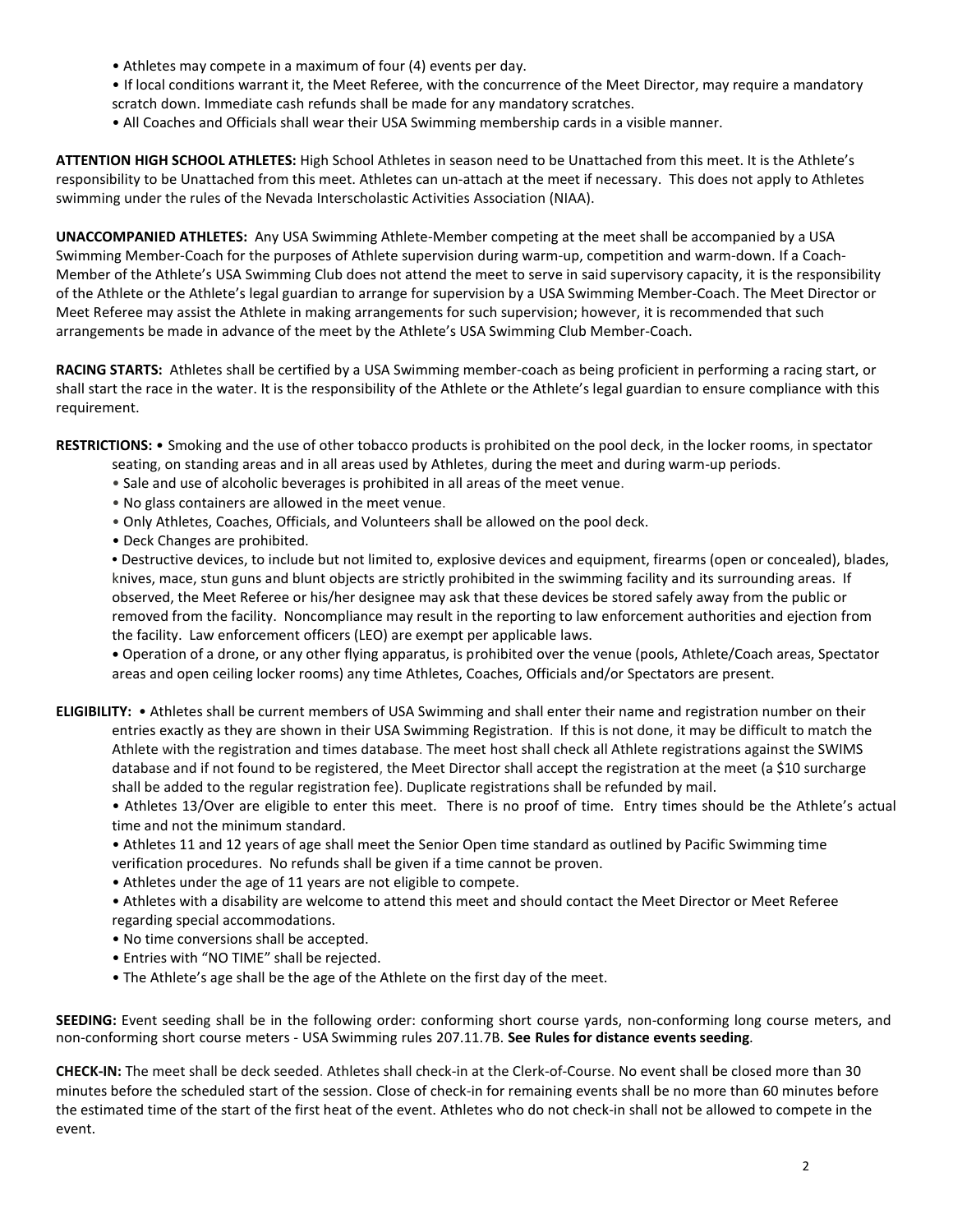**SCRATCH RULE:** Athletes entered in a timed final individual event that is seeded on the deck that have checked in for that event, shall swim in the event unless they notify the clerk of the course before seeding for that event has begun that they wish to scratch. Failure to swim an event shall result in being barred from their next individual event.

**ENTRY FEES:** \$7.00 per individual event plus an \$8.00 per Athlete participation fee. Entries shall be rejected if payment is not sent at time of request. No late entries shall be accepted. No refunds shall be made, except mandatory scratch downs.

**ONLINE ENTRIES**: To enter online go to **<http://ome.swimconnection.com/pc/PLS20220305>** to receive an immediate entry confirmation. This method requires payment by credit card. Swim Connection, LLC charges a processing fee for this service, equal to \$1 per Athlete plus 5% of the total Entry Fees. Please note that the processing fee is a separate fee from the Entry Fees. If you do not wish to pay the processing fee, enter the meet using a mail entry. **Entering online is a convenience, is completely voluntary, and is in no way required or expected of an Athlete by Pacific Swimming.** Online entries will be accepted through Wednesday, February 16, 2022.

**MAILED OR HAND DELIVERED ENTRIES:** Entries shall be on the attached consolidated entry form. Forms shall be filled out completely and printed clearly with Athlete's best time. Entries shall be entered using the current Pacific Swimming procedure: and postmarked by midnight, Monday, February 14, 2022 or hand delivered by 6:30 p.m. Wednesday, February 16, 2022. Requests for confirmation of receipt of entries should include a self-addressed envelope.

## **Make check payable to: PLEASANTON SEAHAWKS**

**Mail entries or hand deliver entries to:**

Aashima Goel 3021 Summit View Drive San Ramon, CA 94582

### **AWARDS:** None.

**ADMISSION:** Free. A program will not be available for sale.

**HOSPITALITY:** Hospitality available for Coaches, Officials, Timers, and Volunteers. Lunches will be provided for Coaches and working Officials. There will be a snack bar.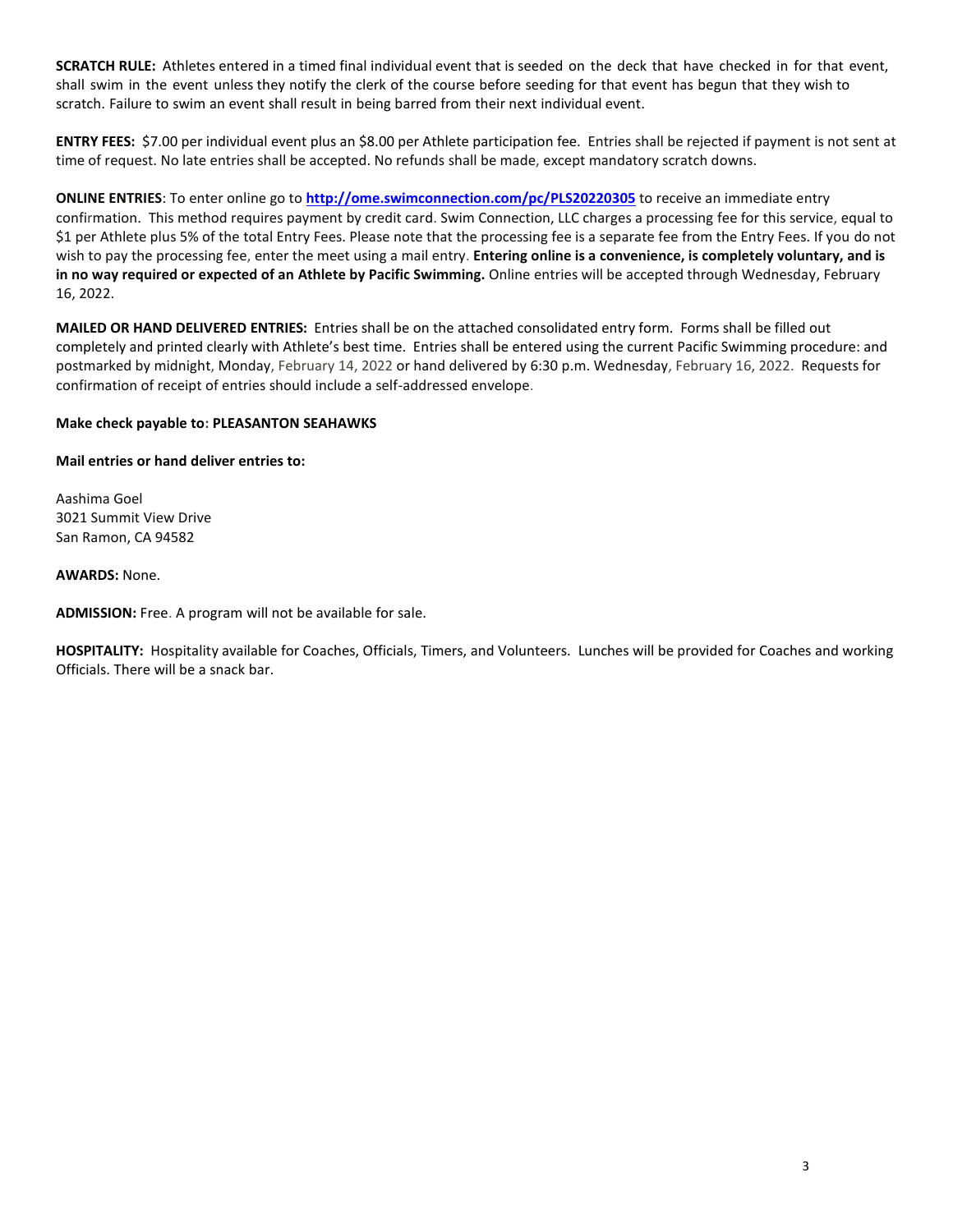#### **ORDER OF EVENTS**

| Saturday, March 5, 2022 |                  |               |  |  |  |  |  |  |
|-------------------------|------------------|---------------|--|--|--|--|--|--|
| <b>EVENT#</b>           | <b>EVENT</b>     | <b>EVENT#</b> |  |  |  |  |  |  |
| 1                       | <b>500 FREE</b>  | 2             |  |  |  |  |  |  |
| 3                       | 200 BACK         | 4             |  |  |  |  |  |  |
| 5                       | 100 BREAST       | 6             |  |  |  |  |  |  |
| 7                       | <b>200 FLY</b>   | 8             |  |  |  |  |  |  |
| 9                       | <b>100 FREE</b>  | 10            |  |  |  |  |  |  |
| 11                      | 200 I.M.         | 12            |  |  |  |  |  |  |
| 13                      | <b>1650 FREE</b> | 14            |  |  |  |  |  |  |

|               | Saturday, March 5, 2022 |                |               | Sunday, March 6, 2022 |               |  |  |
|---------------|-------------------------|----------------|---------------|-----------------------|---------------|--|--|
| <b>EVENT#</b> | <b>EVENT</b>            | <b>EVENT#</b>  | <b>EVENT#</b> | <b>EVENT</b>          | <b>EVENT#</b> |  |  |
| 1             | <b>500 FREE</b>         | $\overline{2}$ | 15            | 400 I.M.              |               |  |  |
| 3             | 200 BACK                | 4              | 17            | <b>200 FREE</b>       |               |  |  |
| 5             | 100 BREAST              | 6              | 19            | <b>100 FLY</b>        |               |  |  |
| 7             | <b>200 FLY</b>          | 8              | 21            | 50 FREE               |               |  |  |
| 9             | <b>100 FREE</b>         | 10             | 23            | 200 BREAST            |               |  |  |
| 11            | 200 I.M.                | 12             | 25            | 100 BACK              |               |  |  |
| 13            | <b>1650 FREE</b>        | 14             | 27            | <b>1000 FREE</b>      |               |  |  |

Events 13-14 and 27-28 will be swum fastest to slowest alternating women and men There will be a 10 minute break before the start of these events

Time standards may be found at:<http://www.pacswim.org/swim-meet-times/standards>